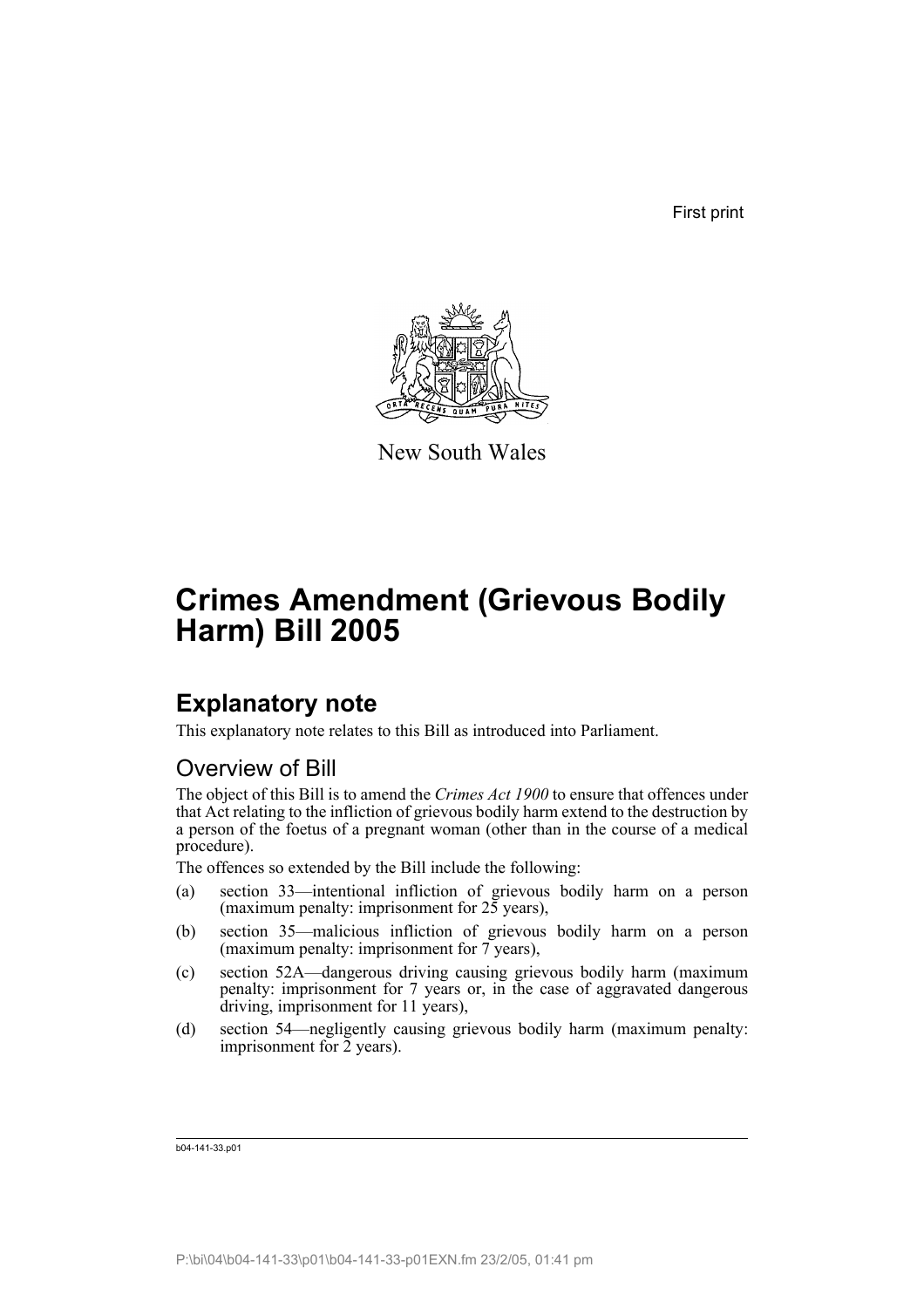Crimes Amendment (Grievous Bodily Harm) Bill 2005

Explanatory note

The amendment codifies the decision of the Court of Criminal Appeal in *R v King* [2003] NSW CCA 399. The amendment does not affect the current law with respect to the lawful termination of pregnancies.

#### Outline of provisions

**Clause 1** sets out the name (also called the short title) of the proposed Act.

**Clause 2** provides for the commencement of the proposed Act on the date of assent.

**Clause 3** is a formal provision that gives effect to the amendment to the *Crimes Act 1900* set out in Schedule 1.

### **Schedule 1 Amendment**

The Schedule amends the definition of *grievous bodily harm* in section 4 of the Act to give effect to the object set out above.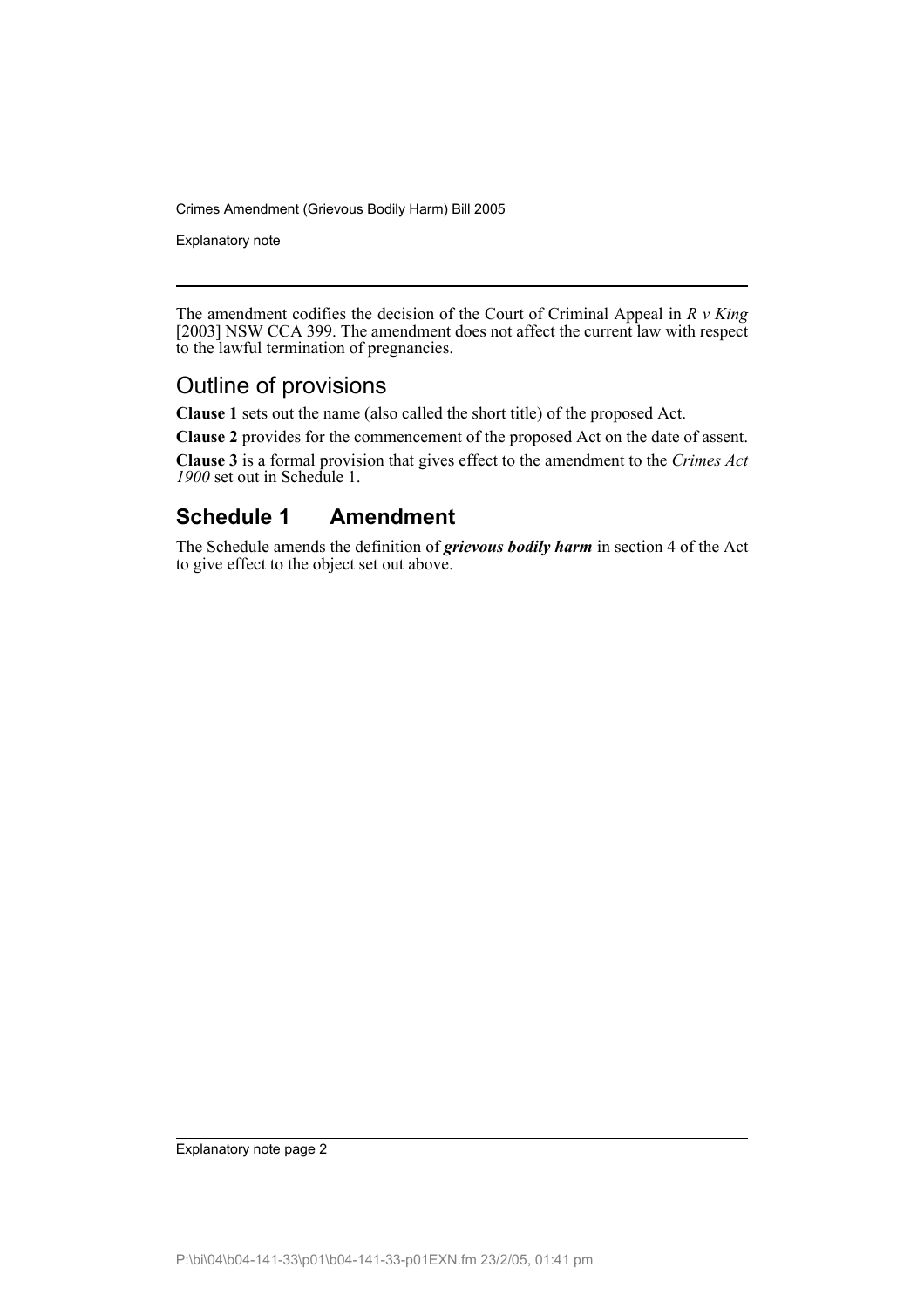First print



New South Wales

# **Crimes Amendment (Grievous Bodily Harm) Bill 2005**

## **Contents**

|              |                                    | Page |
|--------------|------------------------------------|------|
|              | 1 Name of Act                      |      |
|              | 2 Commencement                     |      |
| $\mathbf{3}$ | Amendment of Crimes Act 1900 No 40 |      |
|              | Schedule 1 Amendment               |      |

b04-141-33.p01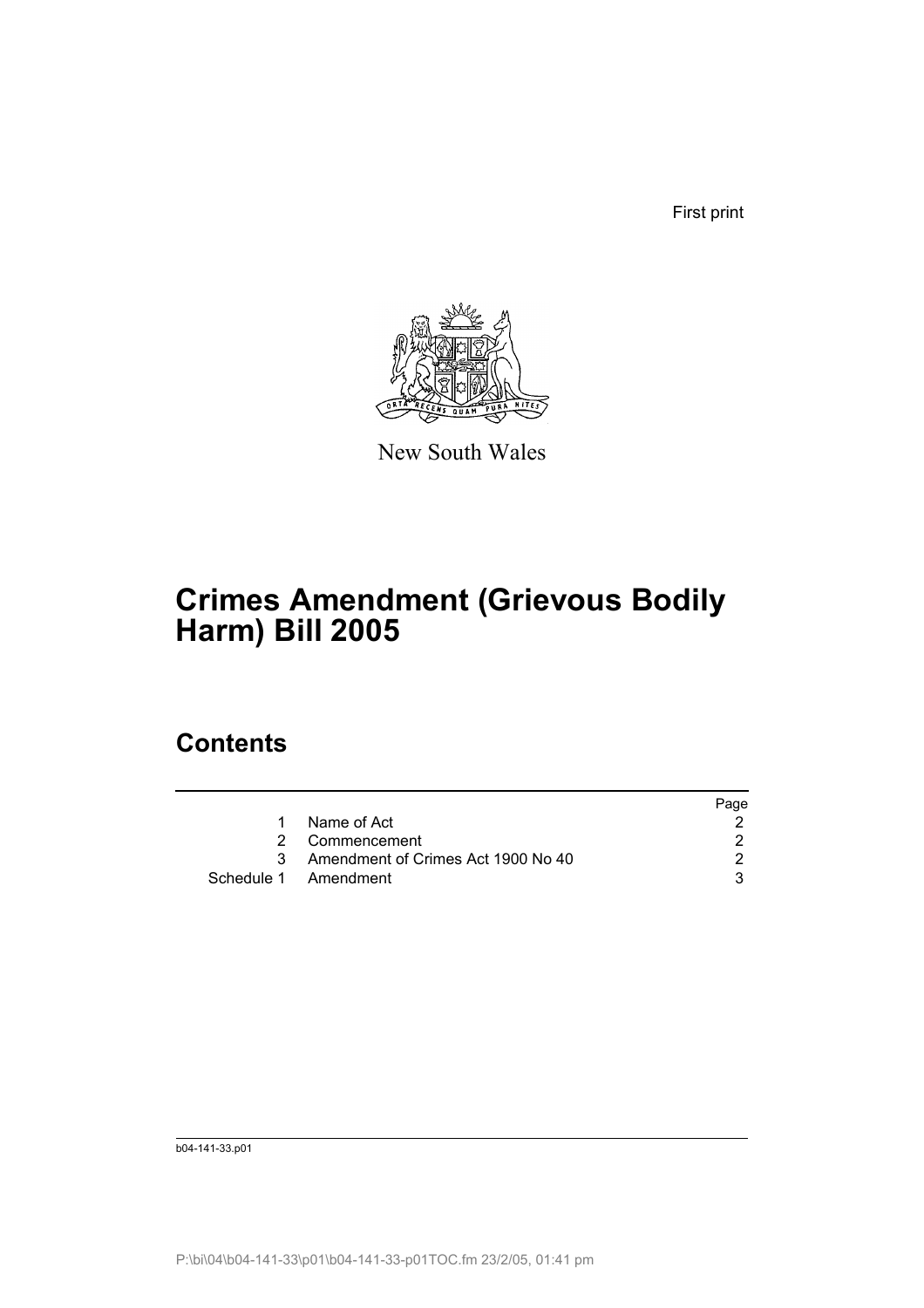Crimes Amendment (Grievous Bodily Harm) Bill 2005

**Contents** 

Page

Contents page 2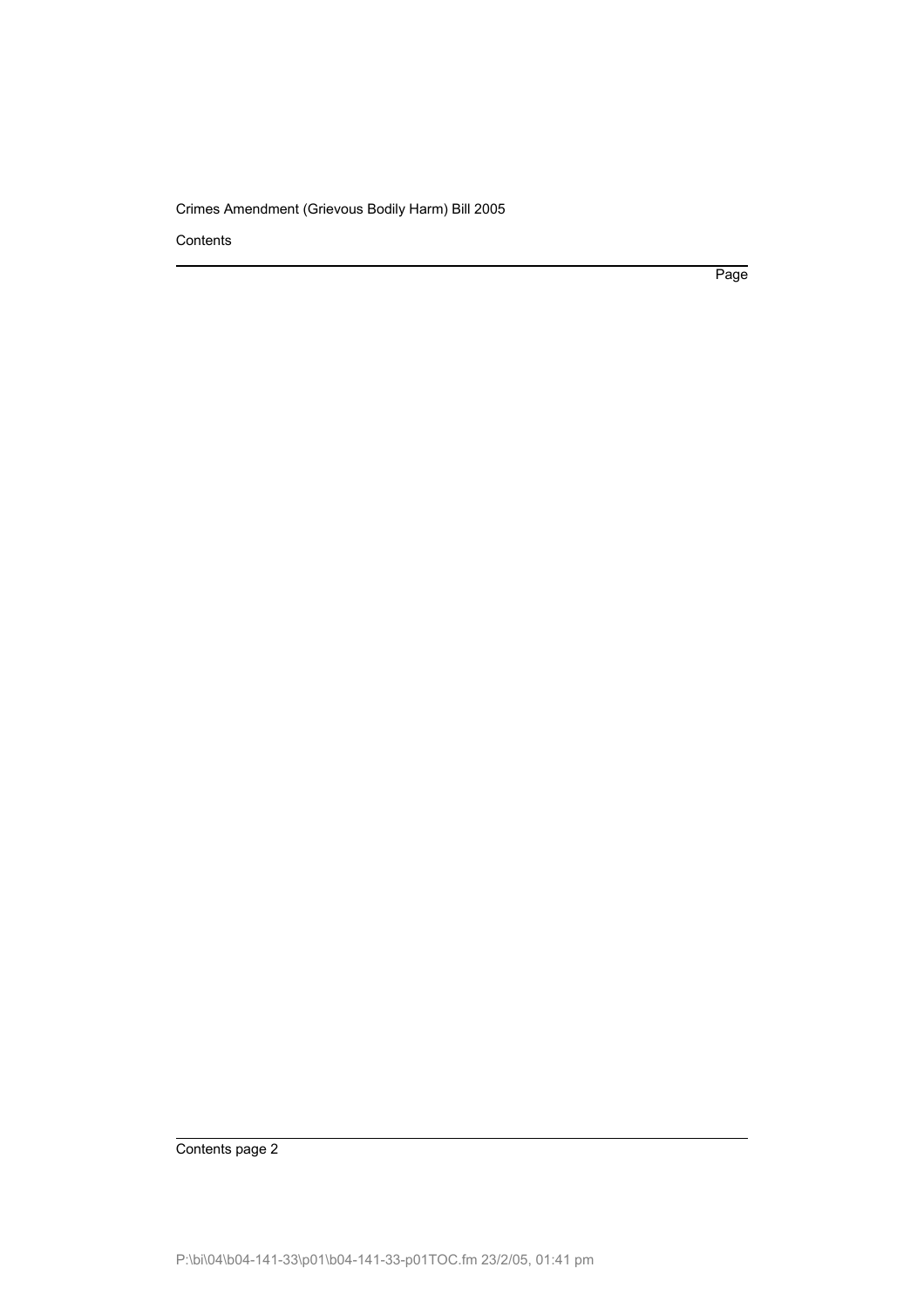

New South Wales

# **Crimes Amendment (Grievous Bodily Harm) Bill 2005**

No , 2005

#### **A Bill for**

An Act to amend the *Crimes Act 1900* to ensure that offences under that Act relating to the infliction of grievous bodily harm extend to the destruction of the foetus of a pregnant woman (other than in the course of a medical procedure).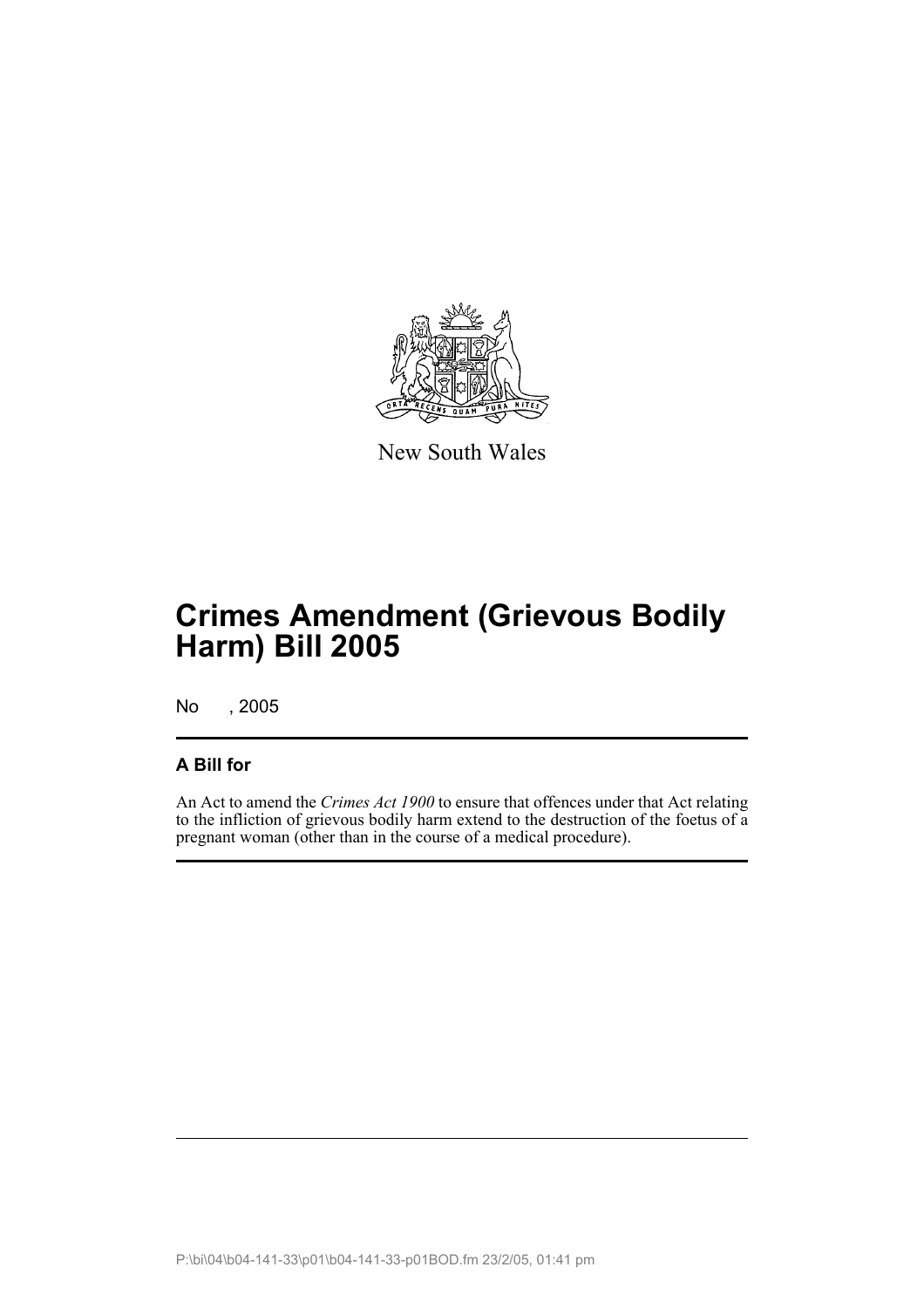<span id="page-5-2"></span><span id="page-5-1"></span><span id="page-5-0"></span>

|   | The Legislature of New South Wales enacts:                        |                |
|---|-------------------------------------------------------------------|----------------|
|   | Name of Act                                                       | $\mathcal{P}$  |
|   | This Act is the Crimes Amendment (Grievous Bodily Harm) Act 2005. | 3              |
|   | Commencement                                                      | $\overline{4}$ |
|   | This Act commences on the date of assent.                         | 5              |
| 3 | Amendment of Crimes Act 1900 No 40                                | 6              |
|   | The <i>Crimes Act 1900</i> is amended as set out in Schedule 1.   | 7              |